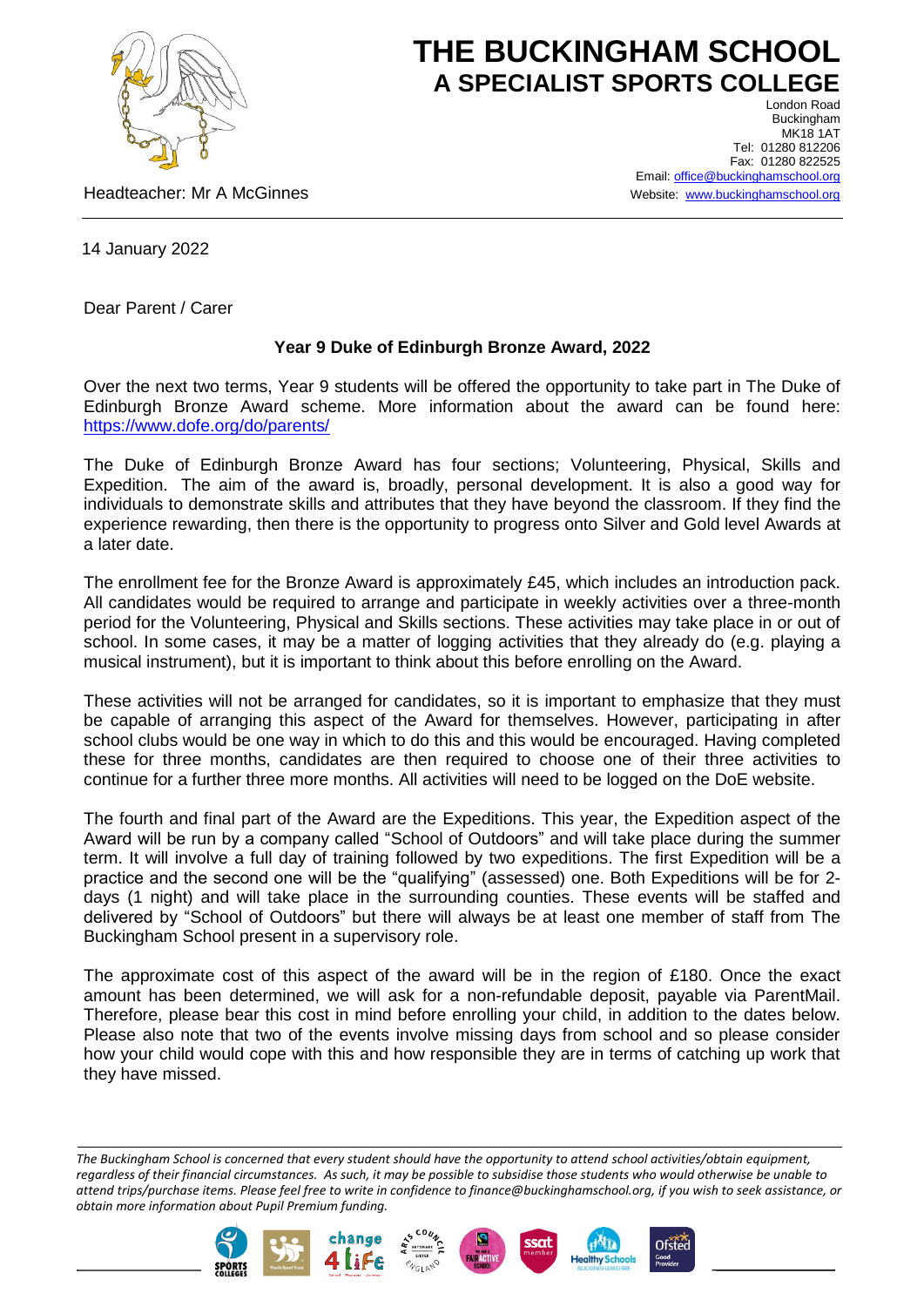**Training Day: Wednesday 27th April 2022** 

Practice Expedition: Saturday 28<sup>th</sup> May 2022 - Sunday 29<sup>th</sup> May 2022

**Qualifying Expedition: Monday 20<sup>th</sup> June 2022 - Tuesday21st June 2022** 

We will be holding a "virtual" information evening for parents on Thursday 20<sup>th</sup> January at 6.00pm. If your child is interested in taking part in the Award, then please return the "Expression of Interest" form below. We will then send you a link to this meeting.

For those who are eager to start sooner, or who perhaps already know about the Award, it is possible to start the Volunteering, Physical and Skills aspects straight away. When your child has received their login to the DoE website, it will be possible to backdate what activities they have already done. Please note, however, that all activities will need to be verified at a future point and so they must be overseen by a suitable adult. For example, attending a running club or football club once a week would be acceptable but going jogging or playing football with friends in the garden would not be.

Whilst the Award is designed to be a challenge and is by no means easy, it is something that young people from all backgrounds and abilities can find very rewarding. Completing the Award does require a degree of commitment and hard work and so, if your child is interested in completing it, then please do encourage them, but also make sure that they understand what they are undertaking.

If you have any further questions then please do get in touch using the contact details below.

Yours faithfully

Mr J Lyne Teacher of Geography Duke of Edinburgh Co-ordinator [jlyne@buckinghamschool.org](mailto:jlyne@buckinghamschool.org)

*The Buckingham School is concerned that every student should have the opportunity to attend school activities/obtain equipment, regardless of their financial circumstances. As such, it may be possible to subsidise those students who would otherwise be unable to attend trips/purchase items. Please feel free to write in confidence to finance@buckinghamschool.org, if you wish to seek assistance, or obtain more information about Pupil Premium funding.*